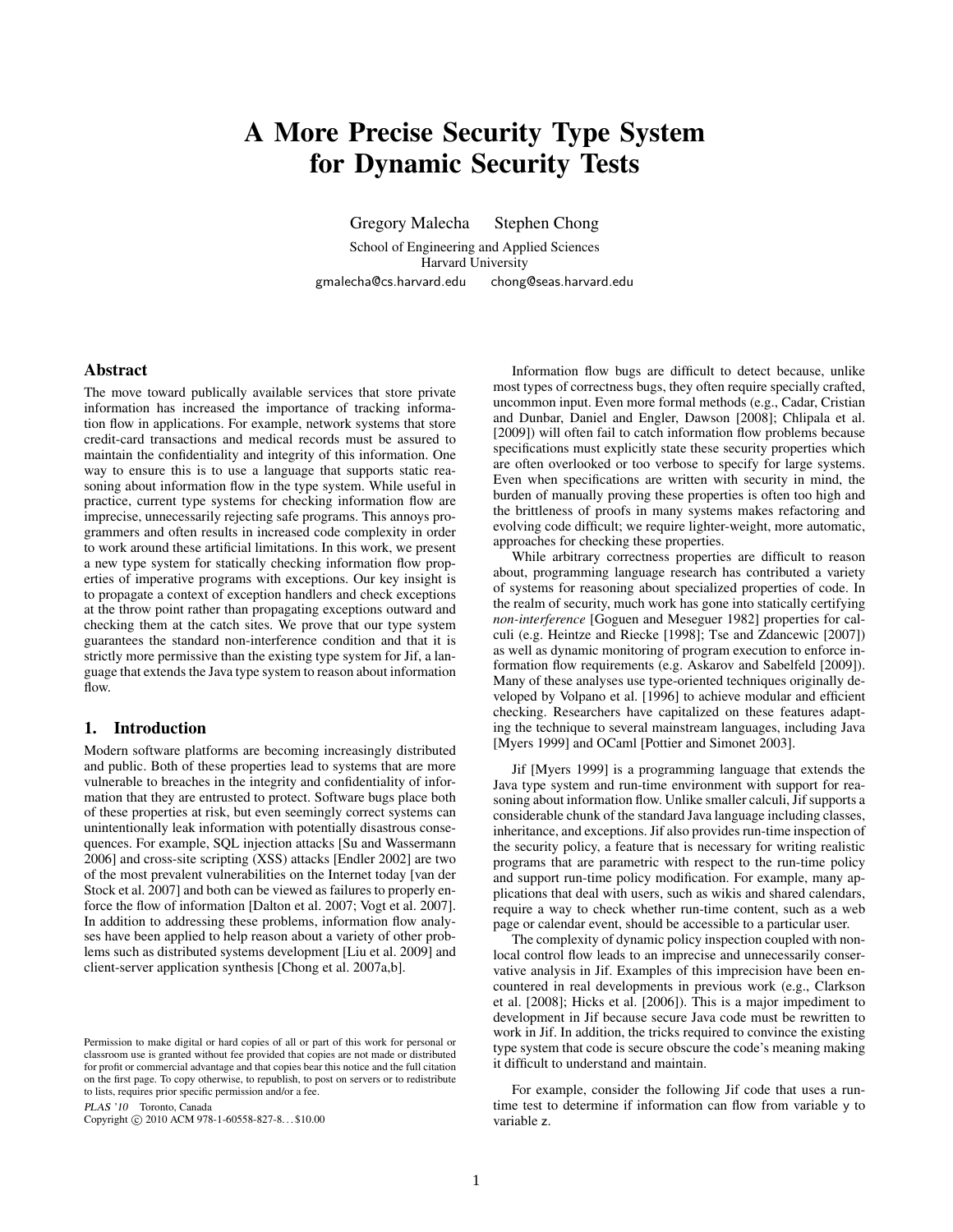```
1 int{∗p} y = ...; /∗ y protected by label p ∗/
 2 int{∗q} z = 0; /∗ z protected by label q ∗/
 3
4 try {
5 if (p \sqsubseteq q) {
          6 /∗ information can flow from y to z ∗/
          if (y > 0) throw new Exception();
8 }
9 }
10 catch (Exception e) {
11 z = 1;
12 }
```
The program begins by defining two variables, y and z, with different protection levels. We assume that p and q are variables that contain protection levels, and the protection level of y and z are the contents of p and q respectively. The program then checks whether the run-time policy permits information to flow from protection level p to protection level q, with the dynamic test  $p \subseteq q$ . If information flow is allowed, the program performs a test on the value of y and raises an exception if it is greater than 0. The catch handler for the exception assigns the constant 1 to variable z. Thus information may flow from variable y to variable z, since the assignment to z depends on the value of y.

This example program is secure: information is only allowed to flow from y to z when it is permitted by the run-time security policy, i.e. when  $p \sqsubseteq q$ . However, the Jif compiler rejects this program because the assignment to z in line 11 occurs outside the lexical scope of the dynamic security test  $p \sqsubseteq q$  on line 5; the compiler has forgotten that the run-time check ensures that information is allowed to flow from p to q. In this work, we present a new type system that permits this information flow.

#### Outline and Contributions

We begin with background on information flow research including how security policies are described and what it means to be secure (Section [2\)](#page-1-0). We then introduce  $\lim_{\varepsilon}$ , a loop-less imperative language that we will use to study information flow (Section [3\)](#page-1-1). Then we adapt the Jif type system for  $\lim p_{\mathcal{L}}$  (Section [4.1\)](#page-2-0) to serve as a basis for comparison. We then cover our primary contributions:

- We define a new typing relation for  $\lim_{\varepsilon \to 0}$  that propagates information about exception handlers rather than exceptions (Section [4.2\)](#page-6-0).
- We show that our type system guarantees a standard noninterference condition for information flow (Section [5.2\)](#page-8-0).
- We show that our type system is strictly more permissive than the Jif-style type system for  $\lim_{C}$  (Section [5.3\)](#page-8-1).
- We show how our type system can be cleanly extended to facilitate a hierarchy of exceptions (Section [6\)](#page-9-0).

We conclude with a discussion of the insights of our new type system (Section [7\)](#page-9-1) before considering related work (Section [7.1\)](#page-10-1), and future directions (Section [8\)](#page-10-2).

## <span id="page-1-0"></span>2. Background

In this section we cover the basics of information flow that are necessary to understand our system. We begin with a brief discussion of the methods for stating policies before formally defining the main semantic condition that we are interested in: non-interference.

For our purposes, *security policies* are join semi-lattices of security levels [\[Denning and Denning 1977\]](#page-11-18). Let  $\mathcal L$  be the set of security levels, and  $\sqsubseteq_{\mathcal{L}}$  the partial order over  $\mathcal{L}$ . We use  $\Phi$  to denote the security policy.

Security policy 
$$
\Phi = (\mathcal{L}, \sqsubseteq_{\mathcal{L}})
$$

Security levels  $\mathcal L$  define the protection levels in the program and partial order  $\sqsubseteq_{\mathcal{L}}$  defines permitted information can flow between security levels. That is, information is allowed to flow from level p to level q if and only if  $p \sqsubseteq_{\mathcal{L}} q$ . We use  $\sqcup_{\mathcal{L}}$  to denote the *join operator*. Note that for any two security levels  $p$  and  $q$ , there exists  $p \sqcup_{\mathcal{L}} q \in \mathcal{L}$  that is a least upper bound of both p and q. We further assume that there is a distinguished bottom security level  $\bot \in \mathcal{L}$ , such that  $\bot \sqsubset_{\mathcal{L}} p$  for all  $p \in \mathcal{L}$ .

We note that this model of security levels can be used to reason about both confidentiality and integrity, and our results are applicable to rich security policy models, such as the decentralized label model [\[Myers and Liskov 1997\]](#page-11-19).

In the literature, the standard notion of information security enforcement for programs is embodied in *non-interference* [\[Goguen](#page-11-10) [and Meseguer 1982\]](#page-11-10). A system satisfies non-interference if low security outputs of the system are independent of high-security inputs. Intuitively, non-interference requires that information does not flow from high-security inputs to low-security outputs. Many variants and extensions of non-interference have been developed for addressing different types of information channels, such as termination and timing channels (see [Sabelfeld and Myers](#page-11-20) [\[2003\]](#page-11-20) for an overview). In this paper we focus only on basic non-interference since the core problems that we address arise even in this simplified context.

To state non-interference more formally, we first need to define some symbols and judgments. Since we will be reasoning about an imperative language we will model information flows through mutable stores  $\sigma$ . A store is a map from variables to values. We write  $\sigma[x \mapsto v]$  for the store that maps variable x to value v, and otherwise behaves like store  $\sigma$ . We assume that each security level  $o \in \mathcal{L}$  is able to observe the values of some subset of variables in the store; this subset is determined by a *variable environment* Γ. We write  $\Gamma \vdash \sigma_1 \approx_o \sigma_2$  to mean that for all variables x that security level *o* may observe, we have  $\sigma_1(x) = \sigma_2(x)$ . Moreover, we say "Γ protects x at level o" if variable x is not observable at any security level less restrictive than security level o.

To reason about the execution of a program s, we use the transitive closure of the small step operational semantics,  $\Phi \vdash s, \sigma \rightarrow^*$  $v, \sigma'$ . This states that under security policy  $\Phi$  and with store  $\sigma$ , the program s evaluates to value v and store  $\sigma'$ . In subsequent sections we will make both of these definitions more precise.

Based on the above definitions, we can formally state the noninterference property that we will be interested in:

Definition (Non-interference). Program s *satisfies non-interference with respect to level* o *under variable environment* Γ if for all security policies  $\Phi$ , for all stores  $\sigma$ , and for all variables h such that  $\Gamma$  protects h at level o' and o'  $\mathbb{Z}_{\mathcal{L}}$  o, and for all values  $v_1, v_2$  of the same type, if  $\Phi \vdash s, \sigma[\overline{h} \mapsto v_1] \rightarrow^* v'_1, \sigma'_1$  and  $\Phi \vdash s, \sigma [h \mapsto v_2] \rightarrow^* v_2', \sigma_2'$  then  $\Gamma \vdash \sigma_1' \approx_o \sigma_2'$  and  $v_1' = v_2'$ .

This definition states that a program satisfies non-interference if an attacker with security level o, who can observe the values of some variables in the final store, can not learn anything about the high security input.

## <span id="page-1-1"></span>3. The Language

In this section we present  $\lim_{\mathcal{L}}$ , an imperative calculus for reasoning about security. Limp<sub>c</sub> is based on *IMP* [\[Winskel 1993\]](#page-11-21), but omits loops and adds named exceptions and first-class security levels. This choice of language constructs allows us to focus on the key differences between our type system and Jif's. Formally, the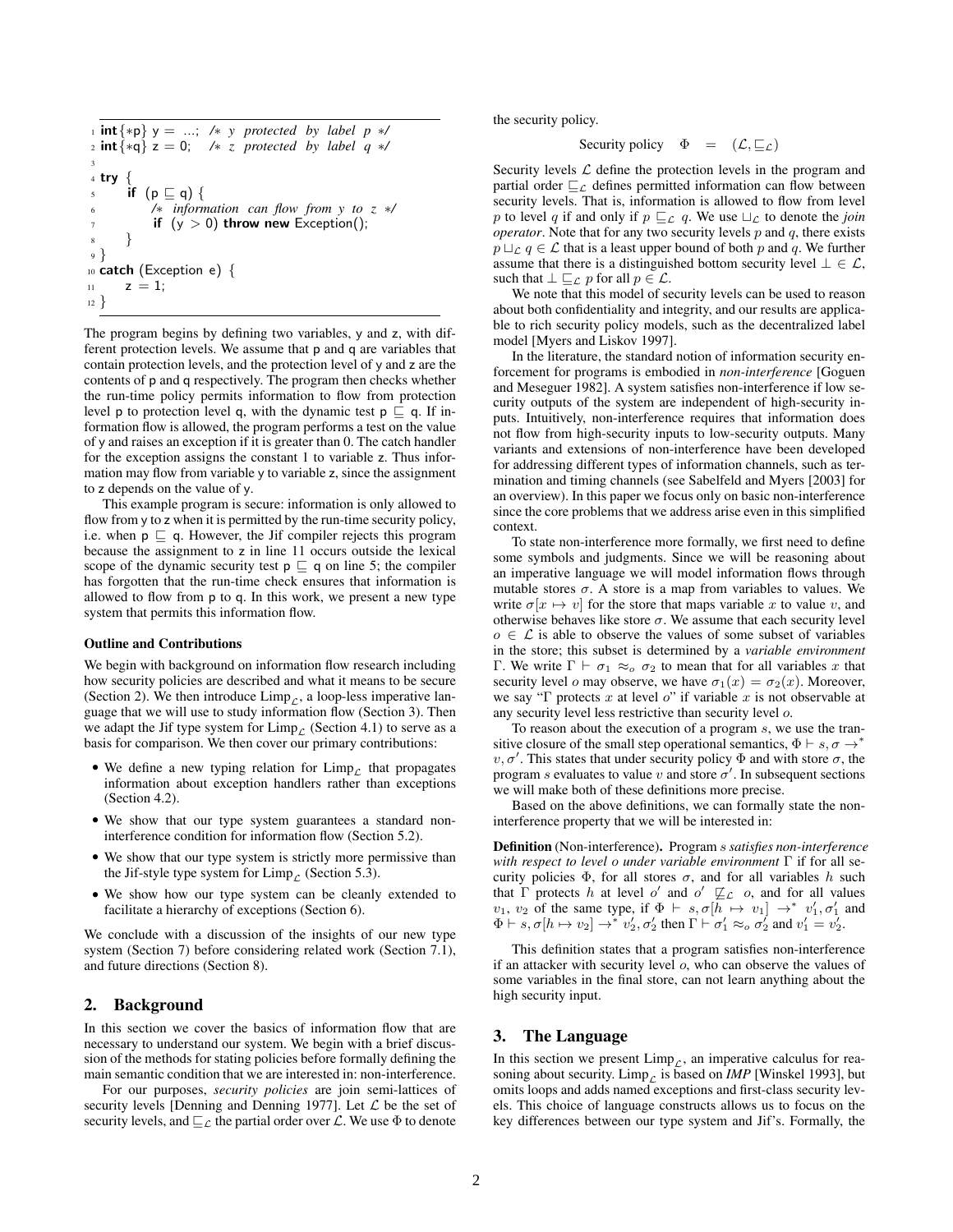$\Phi \vdash e, \sigma \Downarrow v$  Expression Evaluation Semantics

$$
\Phi \vdash v, \sigma \Downarrow v \quad \text{E-VALUE} \qquad \qquad \frac{x \mapsto v \in \sigma}{\Phi \vdash x, \sigma \Downarrow v} \quad \text{E-VAR}
$$
\n
$$
\frac{\Phi \vdash e_j, \sigma \Downarrow i_j \qquad i = [i_1 \oplus i_2]}{\Phi \vdash e_1 \oplus e_2, \sigma \Downarrow i} \quad \text{E-OP}
$$
\n
$$
\Phi = (\mathcal{L}, \sqsubseteq \mathcal{L}) \qquad o_1 \sqsubseteq \mathcal{L} o_2 \implies i = 1
$$
\n
$$
\frac{\Phi \vdash e_i, \sigma \Downarrow o_i \qquad o_1 \not\sqsubseteq \mathcal{L} o_2 \implies i = 0}{\Phi \vdash e_1 \sqsubseteq e_2, \sigma \Downarrow i} \quad \text{E-Flows}
$$

<span id="page-2-1"></span>Figure 1. Limp<sub>c</sub> expression evaluation semantics.

language is described by the following BNF:

| Integers          | $\dot{i}$  | $\subset$ | 77,                                              |
|-------------------|------------|-----------|--------------------------------------------------|
| Variables         | $x, y \in$ |           | Countably infinite set of names                  |
| Exceptions        |            |           | $C, D \in$ Finite set of names                   |
| Security Level    | $\Omega$   | $\in$     | L.                                               |
| Expressions       |            |           | $e ::= x   i   o   e \oplus e   e \sqsubseteq e$ |
| <b>Statements</b> |            |           | $s$ ::= skip $x := e \mid s; s$                  |
|                   |            |           | $\vert$ if $e$ then $s$ else $s$                 |
|                   |            |           | throw $(C, e)$                                   |
|                   |            |           | try s catch $(Cx)$ s                             |
|                   |            |           | try $s$ finally $s$                              |

Metavariables  $x$  and  $y$  range over the set of program variables, which are drawn from a countably infinite set of strings. Stores map variables to integers and security levels. Expressions in the language, ranged over by  $e$ , include variables, integers  $i$ , security levels *o*, and pure binary operations on integers  $e \oplus e$ . In addition, the language includes a dynamic security level test  $e_1 \sqsubseteq e_2$ , which evaluates  $e_1$  and  $e_2$  to security levels  $o_1$  and  $o_2$ , and tests whether the run-time security policy allows information to flow from  $o_1$  to 02.

In addition to the standard statement constructs skip, assignment, sequence, and if statements,  $\lim_{\varepsilon}$  supports simple named exceptions. Metavariables  $C$  and  $D$  range over exception names, and exceptions can carry a single integer value. The statement **throw**  $(C, e)$  throws the exception named C, and the associated value is the result of evaluating expression e. The construct try  $s_1$  catch  $(Cx)$   $s_2$  evaluates  $s_1$ , and if  $s_1$  throws exception  $C$ with associated value  $v$ , then it executes  $s_2$  with variable  $x$  bound to v. The construct try  $s_1$  finally  $s_2$  evaluates  $s_1$ , and, regardless of whether  $s_1$  terminates normally or exceptionally, evaluates  $s_2$ .

#### 3.1 Semantics

The operational semantics of  $\lim_{\mathcal{L}}$  are based on the operational semantics of *IMP* extended with exceptions and omitting while loops. Values in  $\lim_{\rho \to 0}$  are broken into two categories: expression values and statement values. We use metavariable  $v$  to range over both of these categories; it will be clear from the context whether an expression or statement value is intended.

| Expression Values | $v$ | ::= | $i \mid o$  |              |
|-------------------|-----|-----|-------------|--------------|
| Statement Values  | $v$ | ::= | <b>skip</b> | <b>throw</b> |

Expression values are either integers or security levels. Note that we are treating exception names as second-class so they are not values. Statement values include skip, which corresponds to normal termination of a statement, and **throw**  $(C, v)$ , which corresponds to exceptional termination with the exception name  $C$  carrying the expression value v.

Since expressions have very simple semantics that don't include side-effects, we use a big-step operational semantics to define them while using a small-step operational semantics for statements. The  $\lim_{\Gamma}$  evaluation relations have the following forms:

> Expression Evaluation  $\Phi \vdash e, \sigma \Downarrow v$ Statement Evaluation  $',\sigma'$

Both evaluation relations are parameterized by the run-time security policy  $\Phi$ . It should be noted that, unlike in Jif,  $\Phi$  can not change at run time. We make this simplifying assumption because allowing the policy to change complicates the definition of non-interference in a way that should be orthogonal to the aspects that we are considering. Both relations are parameterized by store  $\sigma$ , which we treat as a map from variables to values.

The semantics of expressions are presented in Figure [1.](#page-2-1) Values reduce to themselves and variables reduce to the value that the store assigns to them. We leave the set of binary operators abstract, requiring only that they are restricted to integer arguments and return values and are eager in both arguments, i.e., there is no short-circuit evaluation. We distinguish the flows binary operator  $(\sqsubseteq)$  which consults the run-time security policy  $\Phi$ , returning 1 if the flow is permitted and 0 if it is not.

Figure [2](#page-3-0) gives the small-step operational semantics for  $\lim_{\Delta} P$ statements. The semantics of assignment, sequence, and conditionals are standard. We describe the semantics of exceptions in more detail. Sequences beginning with a **throw**  $(C, v)$  absorb the next statement (E-SEQTHROW). Statement values that are throws are consumed at catch blocks reducing to the catch handler if the type of the exception matches the guard (E-CATCHCATCH). To void variable shadowing, we enforce that the names of variables bound in a **catch** block are disjoint from the domain of  $\sigma$ ; we encode this implicitly with  $\biguplus$ . If the exception name does not match the guard or the body results in a skip, the handler is ignored and body result is propagated (E-CATCHPASS). The finally construct is used to specify a statement that should execute regardless of whether or not an exception is thrown in the body. We describe this by stepping the body to a value, and then reducing the try...finally construct to a sequence of the finally statement and the value (E-FINALLY). Thus, if the finally block terminates normally the result is the result of the body and if the finally block terminates with an exception, then the value of the body is ignored and the exception is propagated.

# 4. Typing Information Flow

In this section we consider two type systems for checking information flow. First, we adapt the type system of Jif to  $\lim_{\varepsilon}$ , and then present our modified type system for the same language, highlighting the differences between out type system and Jif's.

Fundamentally, information flow tracks the security level of expressions and statements. The security level of an expression value is the least upper-bound of the security levels of all of the values that contributed to its construction. For statements, the security level is more subtle: the security level of a statement is an upperbound on the information that may be gained by knowing whether the statement executes.

#### <span id="page-2-0"></span>4.1 Type Checking *á la* Jif

The Jif type system was first published in Myers' PhD thesis [\[My](#page-11-14)[ers 1999\]](#page-11-14). Since then the Jif language has undergone several simplifications [\[Chong and Myers 2006\]](#page-11-22), though the spirit of the type system has remained mostly unchanged. At a high-level, Jif typing rules have a computational nature where the type of a term is built bottom-up by combining the types of subterms. We adapt the Jif type system for  $\lim_{\mathcal{L}}$ , preserving the computational nature. Both this adapted type system and our type system (presented in the next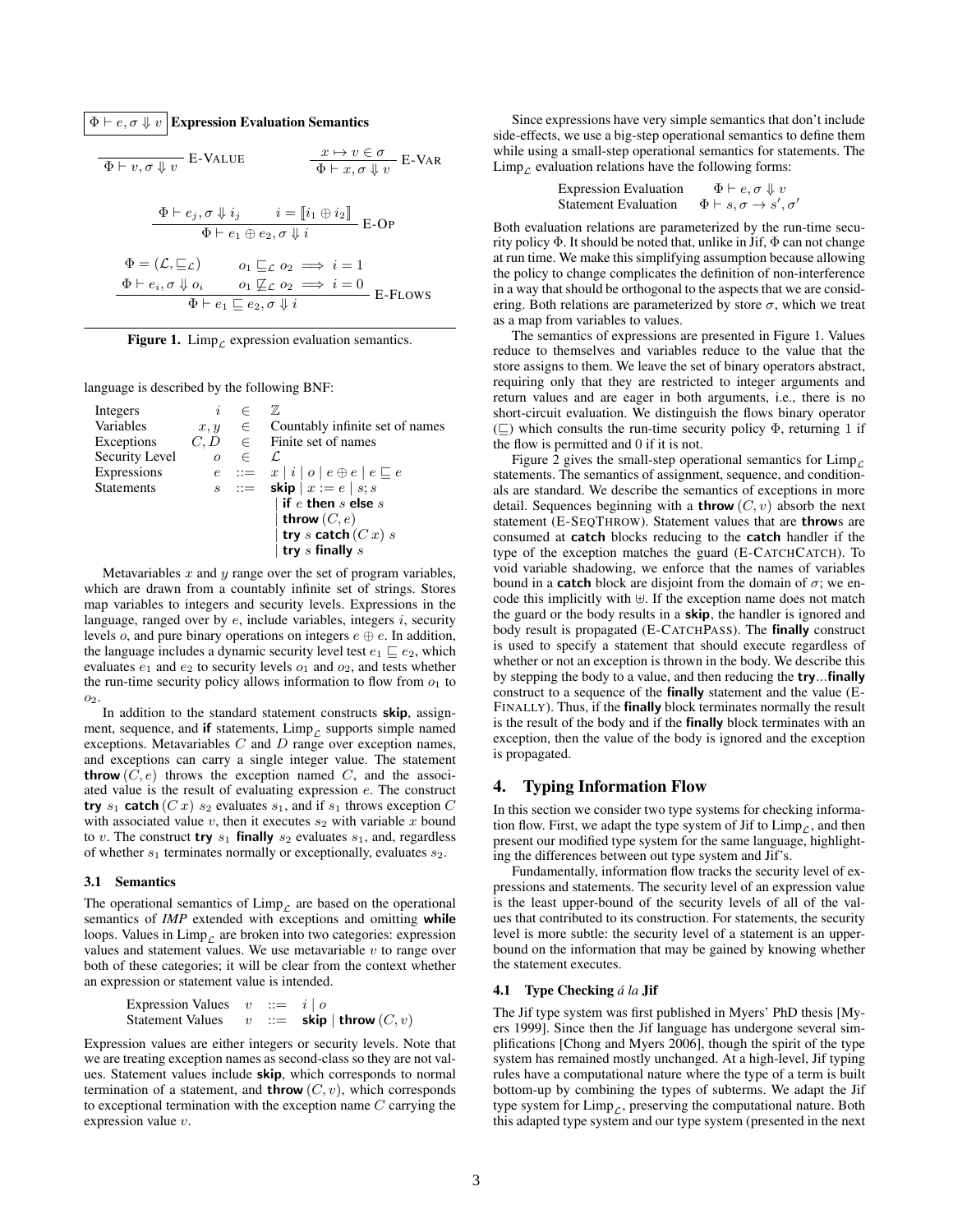$\Phi \vdash s, \sigma \to s', \sigma'$  Statement Evaluation Semantics

$$
\frac{\Phi \vdash e, \sigma \Downarrow v \qquad \sigma' = \sigma[x \rightarrow v]}{\Phi \vdash x := e, \sigma \rightarrow \text{skip}, \sigma'} \quad \text{E-ASSIGN} \qquad \frac{\Phi \vdash e, \sigma \Downarrow v \qquad e \neq v}{\Phi \vdash \text{throw}(C, e), \sigma \rightarrow \text{throw}(C, v), \sigma} \quad \text{E-THROW}
$$
\n
$$
\frac{\Phi \vdash s_1, \sigma \rightarrow s'_1, \sigma'}{\Phi \vdash s_1; s_2, \sigma \rightarrow s'_1; s_2, \sigma'} \quad \text{E-SEQSTEP}
$$
\n
$$
\frac{\Phi \vdash e, \sigma \Downarrow v}{\Phi \vdash \text{skip}; s_2, \sigma \rightarrow s'_2; s_2, \sigma'} \quad \frac{\Phi \vdash e, \sigma \Downarrow v}{\Phi \vdash \text{throw}(C, v); s_2, \sigma \rightarrow \text{throw}(C, v), \sigma} \quad \text{E-SEQTHROW}
$$
\n
$$
\frac{\phi \vdash e, \sigma \Downarrow i \qquad e \neq i}{\Phi \vdash \text{if } e \text{ then } s_1 \text{ else } s_2, \sigma \rightarrow \text{if } i \text{ then } s_1 \text{ else } s_2, \sigma} \quad \text{E-IFSTEP} \qquad \frac{i \in \mathbb{Z} \qquad i = 0 \implies s = s_1}{\Phi \vdash \text{if } i \text{ then } s_1 \text{ else } s_2, \sigma \rightarrow \text{if } i \text{ then } s_1 \text{ else } s_2, \sigma'} \quad \text{E-CATCHSTEP}
$$
\n
$$
\frac{\Phi \vdash s, \sigma \rightarrow s', \sigma'}{\Phi \vdash \text{try } s \text{ catch }(Cx) s_c, \sigma \rightarrow \text{try } s' \text{ catch }(Cx) s_c, \sigma'} \quad \text{E-CATCHSTEP}
$$
\n
$$
\frac{\Phi \vdash s, \sigma \rightarrow s', \sigma'}{\Phi \vdash \text{try } s \text{ finally } s_c, \sigma \rightarrow \text{try } s' \text{ finally } s_c, \sigma'} \quad \text{E-ENTALLYSTEP}
$$
\n
$$
\frac{\Phi \vdash s, \sigma \rightarrow s', \sigma'}{\Phi \vdash \text{try } s \text{ finally } s_c, \sigma \rightarrow \text{try } s' \text{ finally } s_c, \sigma'} \quad \text{E-FINALLYSTEP}
$$

<span id="page-3-0"></span>Figure 2. Limp<sub> $\mathcal{L}$ </sub> statement evaluation semantics.

section) have the same structure of types.

| Raw Types     |  | $\tau$ ::= int   level         |
|---------------|--|--------------------------------|
| Labels        |  | $l, m ::= o   *x   l \sqcup l$ |
| Labeled Types |  | $T \ ::= \tau \{l\}$           |

Raw types include integers and security levels. A *labeled type* is a pair of a raw type and a *security label*. A security label is either a security level  $o$ , a dynamic security level  $*x$ , or the symbolic join of two security labels  $l_1 \sqcup l_2$ . Dynamic security label \*x refers to the security level stored in variable  $x$ . For example, the type  $int\{x\}$  is the type of integer values protected by the security level stored in the variable  $x$ . A dynamic security level is a simple kind of dependent type. The type system will ensure that variables that store security levels are immutable, that is, they will not be modified during the execution of the program. This restriction is analogous the requirement in Jif that any label variable is declared final, and is needed for soundness of the type system.

A symbolic join  $l_1 \sqcup l_2$  represents a security level that is an upper bound of labels  $l_1$  and  $l_2$ . Since  $l_1$  and  $l_2$  may be dynamic security levels, their value may not be known statically. Symbolic joins allow precise static reasoning about upper bounds of labels. The decentralized label model [\[Myers and Liskov 1997\]](#page-11-19), used in the Jif type system, has an uninterpreted join operation that enables precise static reasoning about upper bounds.

We begin with the Jif typing rules for expressions. To introduce the expression typing judgment, we first introduce variable environments and label constraint environments.

| Variable Environment                                                                     |  | $\Gamma \quad ::= \quad x \mapsto T :: \Gamma \mid \bullet$ |
|------------------------------------------------------------------------------------------|--|-------------------------------------------------------------|
| Label Constraint Environment $\delta ::= l \sqsubseteq m  $ True $ \delta \wedge \delta$ |  |                                                             |
| <b>Expression Typing</b>                                                                 |  | $\Gamma, \delta \vdash^f e : T$                             |

Variable environment  $\Gamma$  is a partial map from variables to labeled types. The empty environment is written •. Label constraint environment δ encodes statically known information about the run-time security policy. It is constructed as a conjunction of flows facts. The flow fact True corresponds to knowing nothing about the run-time security policy; flow fact  $l \sqsubseteq m$  means that the run-time security policy allows information to flow from the security level represented by  $l$  to the security level represented by  $m$ .

Finally, the Jif expression typing judgment  $\Gamma, \delta \vdash^{J} e : T$  states that expression  $e$  has labeled type  $T$  under the variable environment Γ and label constraint environment δ. Inference rules for this judgment are presented in Figure [3.](#page-4-0) For variables, we simply look up the type in the environment (TJIF-VAR). Integer constants are typed to  $int\{\perp\}$  (TJIF-INT) and level constants are typed to level $\{\perp\}$ (TJIF-LEVEL) because we assume that an observer has access to the source code and can therefore read the constants. Operations, both  $\oplus$  and  $\sqsubseteq$ , require the appropriate raw types for their arguments and compute a result protected by the join of the argument labels, since the resulting value depends on both of the input values.

Note that rules TJIF-OP and TJIF-FLOWS use the judgment  $\delta \vdash l \sqsubseteq l'$ , which means that using label constraint environment  $\delta$ , we can prove that security label  $l^{\prime}$  is an upper bound of security label *l*. The inference rules for this judgment are given in Figure [4.](#page-4-1)

To present the Jif typing rules for statements, we must first introduce *program counter labels* and *path maps*. A program counter label represents the information that may be gained by knowing that a statement executes. To prevent illegal information flows, security type systems generally use the program counter label as a lower bound on the side effects of a statement. That is, the label of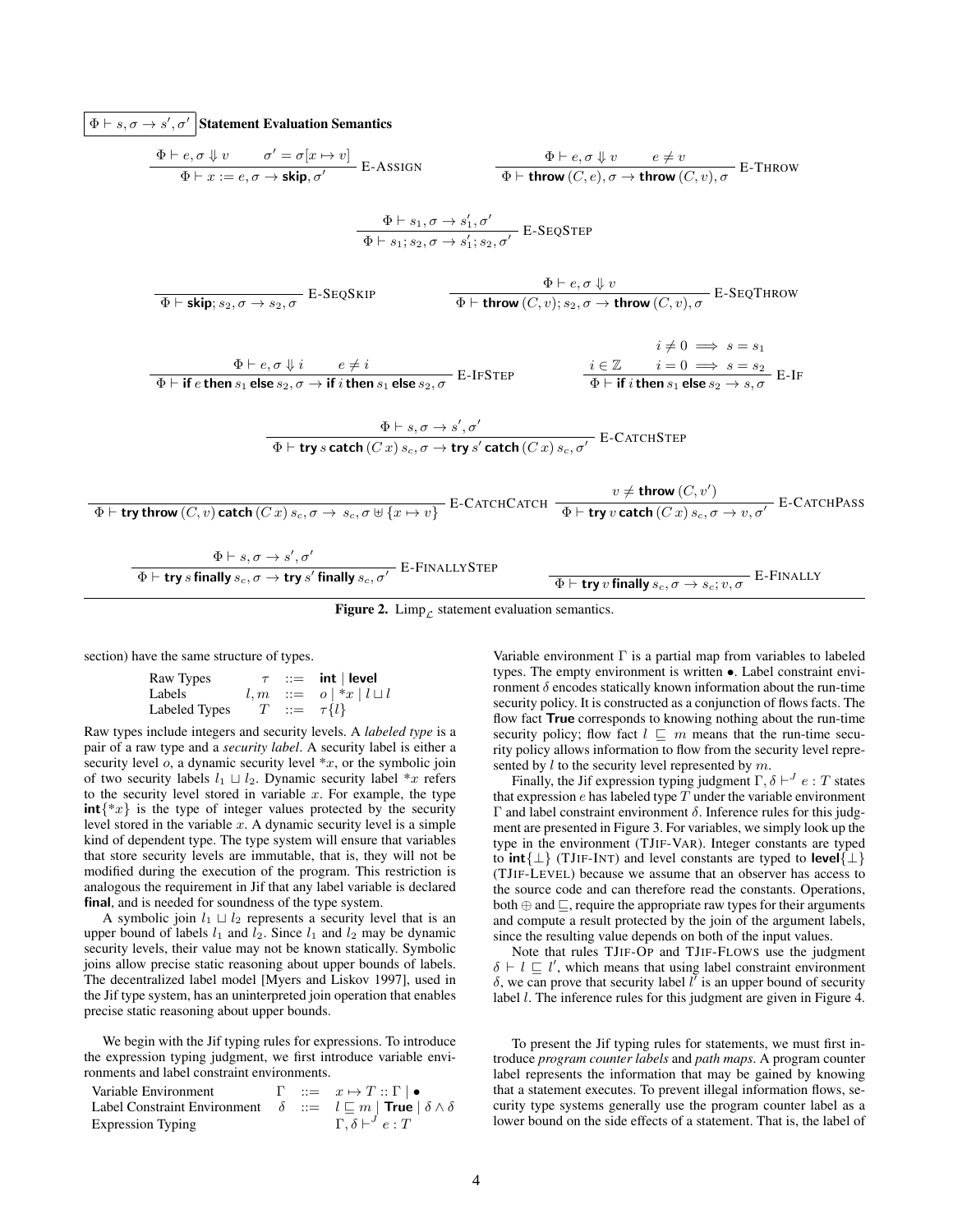$$
\Gamma, \delta \vdash^{J} e : T
$$
**Jif Typing Expressions**\n
$$
\frac{x \mapsto \tau\{l\} \in \Gamma}{\Gamma, \delta \vdash^{J} x : \tau\{l\}}
$$
\n
$$
\frac{\tau}{\Gamma, \delta \vdash^{J} x : \tau\{l\}}
$$
\n
$$
\frac{\tau}{\Gamma, \delta \vdash^{J} i : \text{int}\{\bot\}}
$$
\n
$$
\frac{\tau}{\Gamma, \delta \vdash^{J} \circ \text{! level}\{\bot\}}
$$
\n
$$
\frac{\tau}{\Gamma, \delta \vdash^{J} e_{i} : \text{int}\{l_{i}\}} \delta \vdash l_{1} \sqcup l_{2} \sqsubseteq l}{\tau \sqcup \tau \sqcup \Gamma, \delta \vdash^{J} e_{i} : \text{level}\{l_{i}\}}
$$
\n
$$
\frac{\tau}{\Gamma, \delta \vdash^{J} e_{i} : \text{level}\{l_{i}\}} \delta \vdash l_{1} \sqcup l_{2} \sqsubseteq l}{\tau \sqcup \tau \sqcup \Gamma, \delta \vdash^{J} e_{i} : \text{level}\{l_{i}\}} \frac{\delta \vdash l_{1} \sqcup l_{2} \sqsubseteq l}{\tau \sqcup \tau \sqcup \Gamma, \delta \vdash^{J} e_{i} \sqsubseteq e_{2} : \text{int}\{l\}}
$$

<span id="page-4-0"></span>



<span id="page-4-1"></span>Figure 4. Flows derivation.

any variable updated by a statement must be at least as restrictive as the program counter label.

A path map describes the information that may be gained by observing that a statement terminated with a particular exception.[1](#page-4-2)

Path Map 
$$
A ::= \{C \mapsto (l,T)\} \uplus A \mid \bullet
$$

An empty path map is written •. Path map  $\{C \mapsto (l, T)\} \uplus A$ extends path map A by associating exception name C with the pair  $(l, T)$ , where label l is an upper bound on the information that caused  $C$  to be thrown (i.e., the program counter at the point of the **throw** statement), and  $T$  is the labeled type of the value that the exception carries. (The type system will restrict  $T$  to being labeled ints; we use labeled types to clarify the distinction between the label of the decision to throw  $C$  and the label of the value carried by the exception.) While we describe path maps concretely as an association list with unique keys, we abuse notation and also treat them as functions from exception names to labels, defined as

follows:

$$
A(C) = \begin{cases} l & \text{if } C \mapsto (l, T) \in A \\ \emptyset & \text{otherwise} \end{cases}
$$

Here, if a mapping does not occur in the list, we use a special label Ø (pronounced "not taken") that is used to describe impossible paths. When used as a program counter label for a statement  $s$ ,  $\emptyset$  means that s is unreachable. Label  $\emptyset$  is necessary for typing dead code, such as code sequences after a throw statement. Like security level ⊥,  $\emptyset$  is a lower bound of all labels; we distinguish  $\emptyset$  from ⊥ because label  $\emptyset$  is an artifact of the type system, and is not a security level like ⊥.

> Statement Typing  $l^J s:l', A$

The Jif typing judgment for statements has the form  $\Gamma, \delta \vdash_l^J$  $s: l', A$ , where  $\overline{\Gamma}$  is a variable environment,  $\delta$  is a label constraint environment,  $l$  is the program counter label,  $s$  is a statement,  $l'$  is a label that indicates what information may be gained by knowing that s terminated normally (referred to as the "normal termination label"), and A is a path map that describes what information may be gained by knowing that s terminated with an exception. Inference rules for this judgment are given in Figure [5.](#page-5-0)

The rule for skip (TJIF-SKIP) says that skip can be typed at any program counter label  $l$  and the normal termination label is the same as the program counter label. Assignment statements  $x := e$ are checked using the TJIF-ASSIGN rule, which determines the labeled type of e and checks that values with that label can be stored in variable x assuming the constraints on  $\delta$  hold. Since skip and assignment statements always terminate normally in well-typed programs, the resulting path map is empty in both cases. Note that the assignment rule enforces the immutability of label variables by requiring the raw types to be int.

The sequencing rule TJIF-SEQ for  $s_1$ ;  $s_2$  recursively constructs a type for  $s_1$ , and uses the normal termination label of  $s_1$  as the program counter label of  $s_2$ . This is because if an observer learns that  $s_2$  executes, she knows that  $s_1$  terminated normally. The normal termination label of the sequence is the normal termination label of  $s_2$ , and the resulting path map is an upper bound of the path maps from  $s_1$  and  $s_2$ , denoted  $\delta \vdash A_1 \sqcup A_1 \sqsubseteq A$  and defined in Figure [5.](#page-5-0)

To check conditional statements, we determine the label of the test expression and taint the program counter with it when checking the branches. This is because knowing which branch executed may allow an observer to determine the evaluation of the test expression. In addition, we extract information about the runtime security policy that can be learned from the evaluation of the test expression, using the function  $implies(-)$ , defined in Figure [5](#page-5-0) Specifically, if the expression  $e_1 \sqsubset e_2$  evaluates to 1, then we add the corresponding flow fact to the label constraint environment  $\delta$ when checking the consequent. Soundness will only require that the implies function be a conservative approximation of the runtime policy; i.e.

$$
\forall \Phi, e, \sigma, v. \ \Phi \vdash e, \sigma \Downarrow v \land v \neq 0 \rightarrow \Phi \vdash implies(e).
$$

Including this allows the Jif type system to accept programs whose security depends on the run-time security policy, such as the following program where the assignment to y is allowed because it will only be executed if the run-time security policy permits information flow from x to y.

```
1 // \Gamma(x) = \text{int}\{\ast p\}
```
- 2 //  $\Gamma(y) = \text{int}\{\ast q\}$
- $3$  if  $(p \sqsubseteq q)$  then
- 4  $y := x$
- <sup>5</sup> else
- skip

<span id="page-4-2"></span><sup>1</sup> Path maps as presented by [Myers](#page-11-14) [\[1999\]](#page-11-14) included the normal termination label; we distinguish the normal termination label in the typing judgment.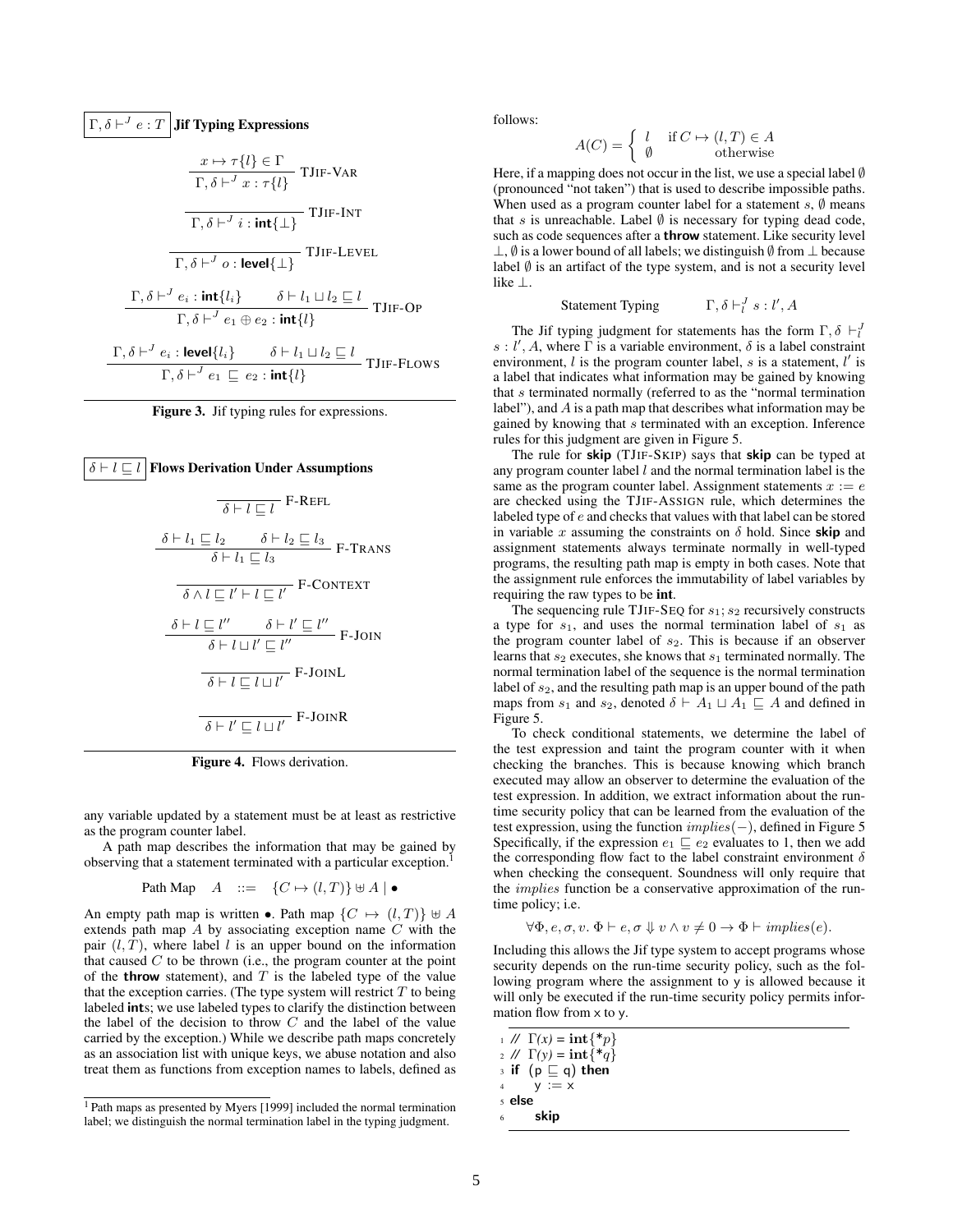# $\Gamma, \delta \vdash^J_l s : l', A \, \big| \, \textbf{Jif }\textbf{Typing \, Statements}$

$$
\Gamma, \delta \vdash^{J} e : \text{int}\{l_{e}\} \qquad \delta \vdash l \sqsubseteq l'
$$
\n
$$
\Gamma, \delta \vdash^{J} \text{skip} : l, \bullet
$$
\n
$$
\Gamma, \delta \vdash^{J} \text{skip} : l, \bullet
$$
\n
$$
\Gamma, \delta \vdash^{J} \text{skip} : l, \bullet
$$
\n
$$
\Gamma, \delta \vdash^{J} \text{skip} : l, \bullet
$$
\n
$$
\Gamma, \delta \vdash^{J} \text{skip} : l, \bullet
$$
\n
$$
\Gamma, \delta \vdash^{J} \text{skip} : l, \bullet
$$
\n
$$
\Gamma, \delta \vdash^{J} \text{skip} : l, \bullet
$$

$$
\begin{array}{ccc}\n\Gamma, \delta \vdash^{J}_{l}s_{1} : l', A_{1} & \Gamma, \delta \vdash^{J}e : \text{int}\{l'\} & \delta \vdash A_{1} \sqcup A_{2} \sqsubseteq A \\
\frac{\Gamma, \delta \vdash^{J}_{l'}s_{2} : l'', A_{2} & \delta \vdash A_{1} \sqcup A_{2} \sqsubseteq A}{\Gamma, \delta \vdash^{J}_{l'}s_{1}; s_{2} : l'', A} & \text{IJIF-SEQ} & \frac{\Gamma, \delta \wedge \text{implies}(e) \vdash^{J}_{l \sqcup l'} s_{1} : l'_{1}, A_{1} & \Gamma, \delta \vdash^{J}_{l \sqcup l'} s_{2} : l'_{2}, A_{2}}{\Gamma, \delta \vdash^{J}_{l} \text{ if } e \text{ then } s_{1} \text{ else } s_{2} : l'_{1} \sqcup l'_{2}, A} & \text{JIIF-IF} & \frac{\Gamma, \delta \vdash^{J}_{l \sqcup l'}s_{2} : l''_{2} : l''_{2} : l''_{2} : l''_{2} : l''_{2} : l''_{2} : l''_{2} : l''_{2} : l''_{2} : l''_{2} : l''_{2} : l''_{2} : l''_{2} : l''_{2} : l''_{2} : l''_{2} : l''_{2} : l''_{2} : l''_{2} : l''_{2} : l''_{2} : l''_{2} : l''_{2} : l''_{2} : l''_{2} : l''_{2} : l''_{2} : l''_{2} : l''_{2} : l''_{2} : l''_{2} : l''_{2} : l''_{2} : l''_{2} : l''_{2} : l''_{2} : l''_{2} : l''_{2} : l''_{2} : l''_{2} : l''_{2} : l''_{2} : l''_{2} : l''_{2} : l''_{2} : l''_{2} : l''_{2} : l''_{2} : l''_{2} : l''_{2} : l''_{2} : l''_{2} : l''_{2} : l''_{2} : l''_{2} : l''_{2} : l''_{2} : l''_{2} : l''_{2} : l''_{2} : l''_{2} : l''_{2} : l''_{2} : l''_{2} : l''_{2} : l''_{2} : l''_{2} : l''_{2} : l''_{2} : l''_{2} : l''_{2} : l''_{2} : l''_{2
$$

$$
\Gamma, \delta \vdash^{J}_{l} s : l'_{1}, A_{1}
$$
\n
$$
x : \tau \{l_{x}\} :: \Gamma, \delta \vdash^{J}_{l} s : l'_{2}, A_{2} \qquad C \mapsto (l_{C}, \tau \{l_{x}\}) \in A_{1}
$$
\n
$$
\frac{\Gamma, \delta \vdash^{J} e : \text{int}\{l'\}}{\Gamma, \delta \vdash^{J}_{l} \text{ throw } (C, e) : \emptyset, \{C \mapsto (l, \text{int}\{l''\})\}} \text{TIIF-THEOW} \qquad \frac{\delta \vdash A_{1} \setminus C \sqcup A_{2} \sqsubseteq A \qquad x \notin \text{dom}(\Gamma)}{\Gamma, \delta \vdash^{J}_{l} \text{ try } s \text{ catch } (C x) s_{e} : l'_{1} \sqcup l'_{2}, A} \text{TIIF-CATCH}
$$

$$
\Gamma, \delta \vdash_l^J s : l_1, A_1 \qquad \Gamma, \delta \vdash_l^J s_f : l_2, A_2
$$
\n
$$
\frac{A'_1 \equiv A_1 \sqcup l_2 \qquad \delta \vdash A'_1 \sqcup A_2 \sqsubseteq A}{\Gamma, \delta \vdash_l^J \text{ try } s \text{ finally } s_f : l_1 \sqcup l_2, A} \text{ TJIF-FINALLY}
$$

$$
\frac{\Gamma, \delta \vdash_l^J s : l', \bullet}{\Gamma, \delta \vdash_l^J s : l, \bullet} \text{TIIF-SINGLEPATH} \qquad \qquad \frac{\Gamma, \delta \vdash_l^J s : \emptyset, \{C \mapsto (l_C, T)\}}{\Gamma, \delta \vdash_l^J s : \emptyset, \{C \mapsto (l, T)\}} \text{TIIF-SINGLEPATHEx}
$$

 $\overline{implies(e)}$  Expression Implications

$$
implies(e) = \begin{cases} l_1 \sqsubseteq l_2 & \text{if } e = e_1 \sqsubseteq e_2, l_1 = \text{exprToLabel}(e_1), \text{ and } l_2 = \text{exprToLabel}(e_2) \\ \text{True} & \text{otherwise} \end{cases}
$$
\n
$$
exprToLabel(e) = \begin{cases} o & \text{if } e = o \\ *x & \text{if } e = x \end{cases}
$$

 $\overline{A\backslash C}$  Path map removal

$$
A \backslash C = \begin{cases} \bullet & \text{if } A = \bullet \\ A' & \text{if } A = \{C \mapsto (l,T)\} \uplus A' \\ \{D \mapsto (l,T)\} \uplus A' \backslash C & \text{if } A = \{D \mapsto (l,T)\} \uplus A' \text{ and } D \neq C \end{cases}
$$

 $\boxed{\delta \vdash A \sqcup A \sqsubseteq A}$  Path Map Upper Bounds

$$
\forall i \in 1..2. \ \forall C \mapsto (l, \tau\{m\}) \in A_i. \ \exists D \mapsto (l', \tau\{m'\}) \in A. \ \delta \vdash l \sqsubseteq l' \ \land \ \delta \vdash m \sqsubseteq m' \delta \vdash A_1 \sqcup A_2 \sqsubseteq A
$$

 $\boxed{A \sqcup l}$  Lifting Path Maps by Labels

$$
A \sqcup l = \begin{cases} \bullet & \text{if } A = \bullet \\ \{C \mapsto (l' \sqcup l, \tau \{m' \sqcup l\})\} \uplus (A' \sqcup l) & \text{if } A = \{C \mapsto (l', \tau \{m'\})\} \uplus A' \end{cases}
$$

<span id="page-5-0"></span>Figure 5. Jif statement typing rules.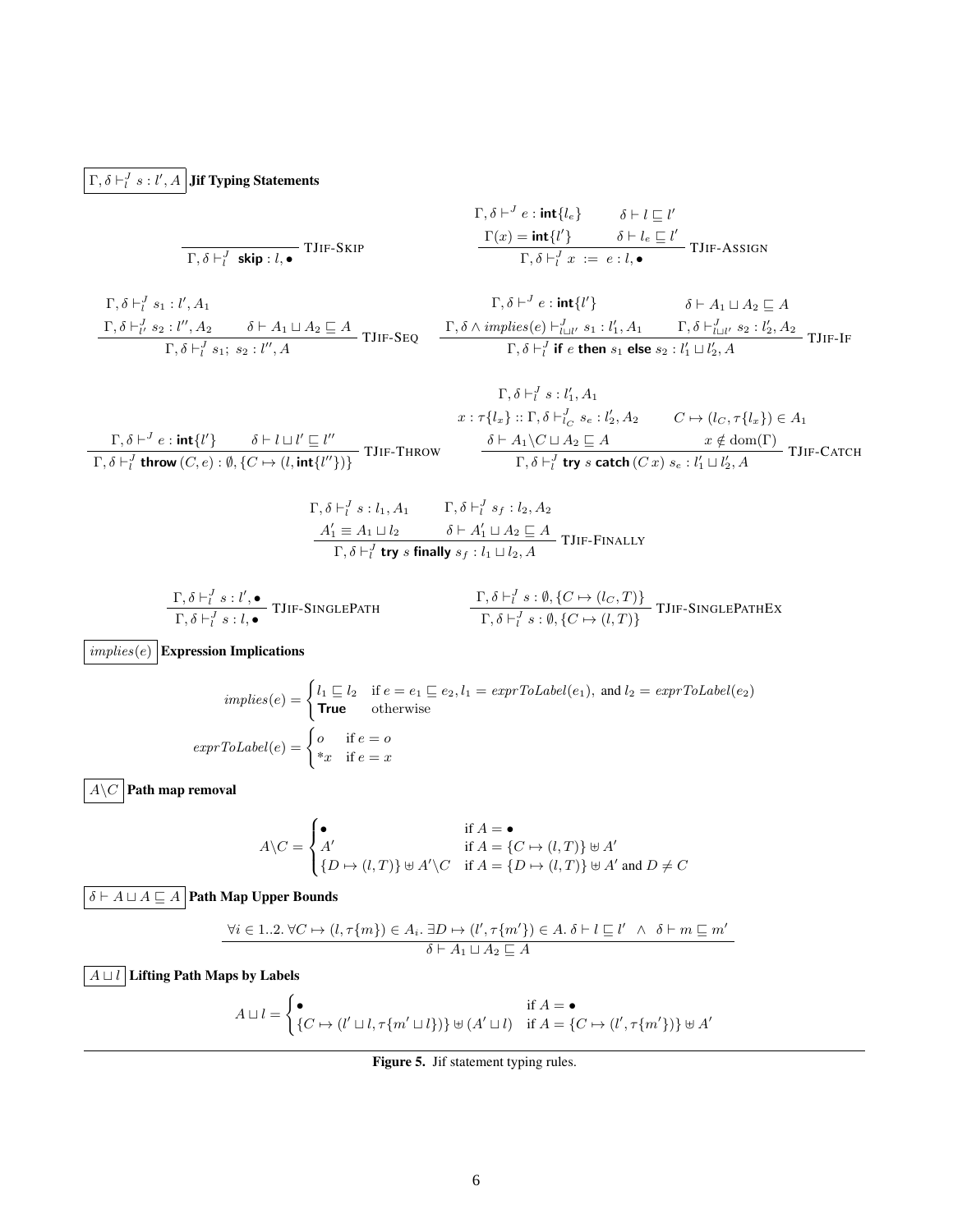The path map of a conditional statement is an upper bound of the path maps of the consequent and the alternative, since the information gained by knowing the conditional terminated with an exception may reveal that either the consequent or the alternative terminated with an exception.

Exceptional control structures use the path map to track the information that may be learned by observing that a particular exception was thrown. TJIF-THROW produces a path map that maps the raised exception to the program counter label and specifies a normal termination label of  $\emptyset$  since **throw**  $(C, v)$  never terminates normally. For the try s catch  $(Cx)$  s<sub>e</sub> construct (TJIF-CATCH), we type-check the body of the try, s, and use the label associated with exception  $C$  as the program counter label for the **catch** handler  $s_e$ . Note that if the exception can not be thrown from within s, then the program counter label for  $s_e$  is  $\emptyset$ , indicating that the catch handler is unreachable. The path map for the try...catch construct is obtained by removing C from  $A_1$  (denoted  $A\backslash C$ ) and joining it with  $A_2$ ; this corresponds to propagating non- $C$  exceptions from s and all exceptions from  $s_e$ . The function  $A \backslash C$  is defined in Figure [5.](#page-5-0) The normal termination label the try ... catch statement is the join of the normal termination labels of  $s$  and  $s_e$ , since the construct terminates normally if either  $s$  or  $s_e$  terminates normally. Finally, we require that the variable  $x$  is not currently in the variable environment and that it binds an integer value. This ensures that there is no shadowing of variables, and that the labeled type of a variable cannot refer to variables introduced in catch handlers. These restrictions simplify type-checking, but are not fundamental limitations.

The try s finally  $s_f$  construct is similar to a combination of sequencing and catch. We check both  $s$  and  $s_f$  with the initial program counter label since we know that  $s_f$  is guaranteed to execute regardless of the behavior of s. Normal termination of the try...finally block requires normal termination of both  $s$  and  $s_f$ , and the normal termination label is thus the join of the normal termination labels of  $s$  and  $s_f$ . According to the operational semantics, an exception thrown by s only propagates if  $s_f$  terminates normally. Thus, any exception thrown by s that propagates reveals that  $s_f$  terminated normally. We thus join the path map of s with the normal termination label of  $s_f$ , denoted  $A \sqcup l$ .

The single path rules TJIF-SINGLEPATH and TJIF-SINGLE-PATHEX state that if a statement can terminate in only one way (either normally, or with some particular exception), then the (normal or exceptional) termination label can be lowered to be the same as the program counter label of the statement. This allows, for example, the program (if h then skip else skip);  $\vert$  := 7 to type check (where l and h have different security labels), since the if command can only terminate normally. The single path rules are important for expressiveness.

#### <span id="page-6-0"></span>4.2 A Revised Type System

By propagating exceptions outward and checking them at their handlers, the Jif type system loses contextual information from where the exception was thrown. For example, if exception C is only thrown in contexts where  $l \sqsubseteq m$  is known through a runtime test, then at the catch handlers for C, the flow fact  $l \sqsubseteq m$ will always be satisfied, but may not be in the label constraint environment.

This could be addressed by augmenting path maps with label constraint information, and extending the path map join operation to merge this information intelligently. However, the same precision can be obtained by regarding path maps as constraints that statements must satisfy, rather than summarizations of the behavior of statements. Our type system propagates information about catch handlers inwards, and throw statements may only throw exceptions for which there is an appropriate enclosing catch handler. Thus, we  $\Gamma, \delta, l \vdash e : \tau$  Modified typing rules for Limp<sub>c</sub> expressions

$$
\frac{\Gamma(x) = \tau\{l'\}}{\Gamma, \delta, l \vdash x : \tau}
$$
 T-VAR  
\n
$$
\frac{\overline{\Gamma, \delta, l \vdash i : \text{int}}}{\Gamma, \delta, l \vdash i : \text{int}}
$$
 T-INT  
\n
$$
\frac{\Gamma, \delta, l \vdash e_i : \text{int}}{\Gamma, \delta, l \vdash e_1 \oplus e_2 : \text{int}}
$$
 T-OP  
\n
$$
\frac{\Gamma, \delta, l \vdash e_i : \text{level}}{\Gamma, \delta, l \vdash e_1 \sqsubseteq e_2 : \text{int}}
$$
 T-Flows

<span id="page-6-1"></span>**Figure 6.** Modified Limp<sub>c</sub> typing rules for expressions.

will use path maps to describe the environment in which a statement occurs. It is interesting to note that the Jif type system already treats the label constraint environment in this way, as a description of the enclosing context of a statement; our type system provides a more uniform treatment of path maps and label constraint environments.

With this philosophy in mind, we present new typing rules for expressions and statements. The Jif typing judgment for expressions had the form  $\Gamma, \delta \vdash^J e : \tau \{l\}$ . Our typing judgment has the same entities, but we emphasize that label  $l$  is a constraint on the label of the expression by moving  $l$  to the left of the turnstile. Our typing judgment for expressions has the form  $\Gamma$ ,  $\delta$ ,  $l \vdash e : \tau$ , and the rules are given in Figure [6.](#page-6-1) The rules are mostly similar to the Jif rules presented earlier. The differences are highlighted by T-VAR which checks that looking up the variable in the environment returns the same type as  $\tau$  and a label that protects information that can flow into the desired result label. In the spirit of checking in the most permissive context, the rules for integer constants and constant labels use a free label  $l$  to express that a constant can be used in any context. Finally, rather than combining labels in the T-OP and T-FLOWS rules we simply propagate the upper-bound constraint label into the checking of the subterms.

The Jif typing rules for expressions and the new rules presented here are essentially equivalent in expressiveness: if  $\Gamma$ ,  $\overline{\delta}$   $\vdash^{J}$  e :  $\tau\{l\}$  then  $\Gamma, \delta, l \vdash e : \tau$ ; and if  $\Gamma, \delta, l \vdash e : \tau$  then there exists some l' such that  $\delta \vdash l' \sqsubseteq l$  and  $\Gamma, \delta \vdash^J e : \tau \{l'\}.$ 

We make similar changes to the typing rules for statements. The form of the Jif typing judgment for statements is  $\Gamma$ ,  $\delta \vdash_l^J s : l', A$ . Since we now regard path maps and the normal termination label as expressing constraints that s must satisfy (or alternatively, as describing the context in which s appears), we move path map  $A$ and normal termination label  $l'$  to the left of the turnstile, resulting in a new judgment of the following form.

$$
\Gamma, \delta, A, l' \vdash_l s \textbf{ ok}
$$

Since path maps are now used to describe the context in which a statement occurs, we refer to them as *exception environments* in this section.

The rules for our typing relation are given in Figure [7.](#page-7-0) For skip, we require that the normal termination label is an upper bound of the program counter label and place no restrictions on the exception environment A. Rule T-ASSIGN for assignment  $x := e$  ensures that both the label of expression  $e$  and the program counter label are bounded above by the label of the variable. The normal termi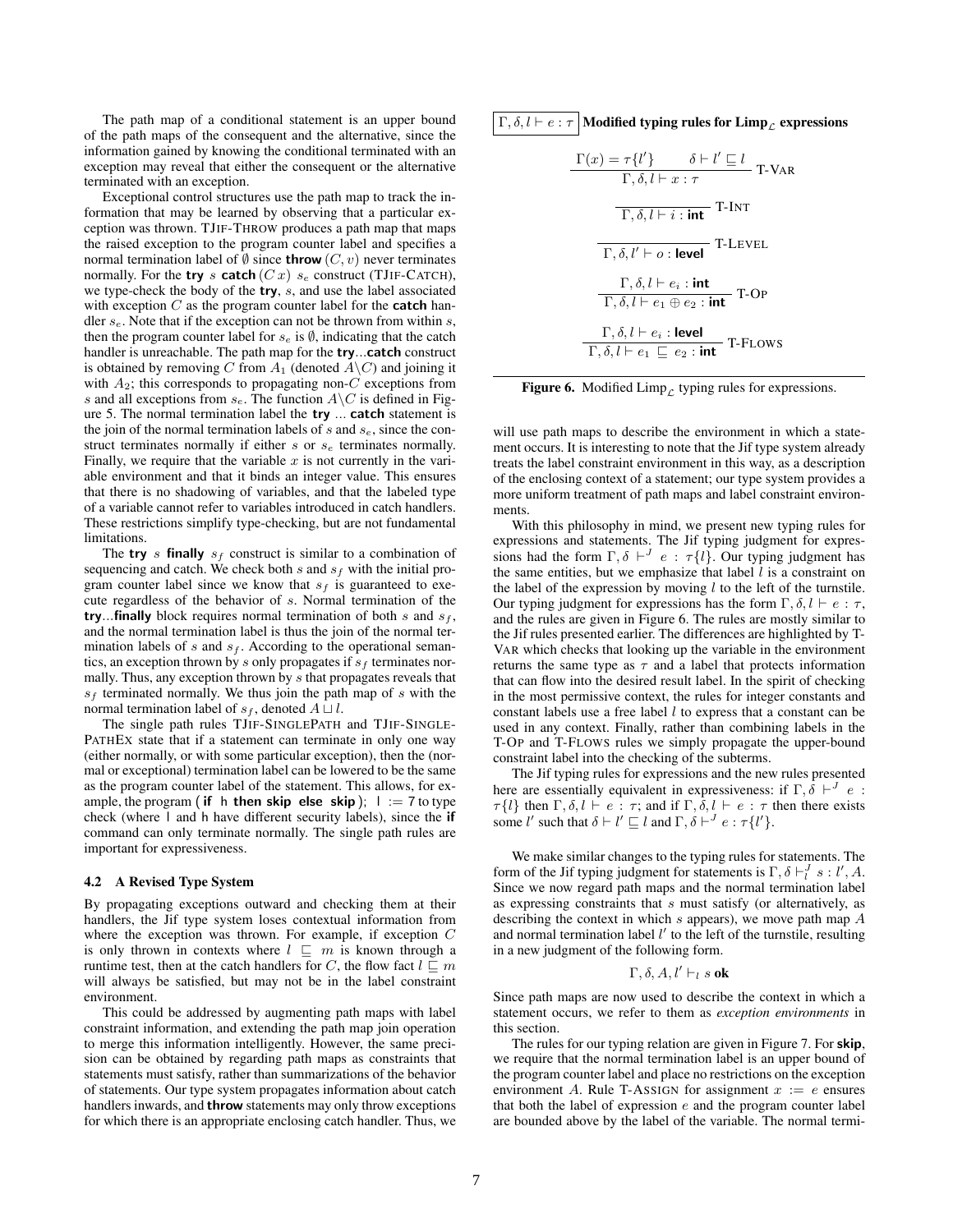Γ, δ, Α,  $l' \vdash_l s$  ok | Modified typing rules for Limp<sub>L</sub> statements

$$
\frac{\delta \vdash l \sqsubseteq l'}{\Gamma, \delta, A, l' \vdash_l \textbf{skip ok}} \text{ T-SKIP}
$$

$$
\Gamma(x) = \text{int}\{l_x\} \qquad \delta \vdash l \sqsubseteq l_x
$$
\n
$$
\frac{\Gamma, \delta, l_x \vdash e : \text{int}}{\Gamma, \delta, A, l' \vdash_l x := e \text{ ok}} \qquad \text{T-ASSIGN}
$$

 $\frac{\Gamma, \delta, A, l' \vdash_l s_1 \mathbf{ok}}{\Gamma, \delta, A, l'' \vdash_l s_1; s_2 \mathbf{ok}}$  T-SEQ

 $\Gamma, \delta \wedge implies (e), A, l'' \vdash_{l \sqcup l'} s_1$  ok

$$
\frac{\Gamma, \delta, l' \vdash e : \textbf{int}}{\Gamma, \delta, A, l'' \vdash_l \textbf{if } e \textbf{ then } s_1 \textbf{ else } s_2 \textbf{ ok}} \textbf{T-IF}
$$

$$
C \mapsto (l_C, \mathbf{int}{l_x}) \in A \qquad \delta \vdash l \sqsubseteq l_x
$$
  

$$
\frac{\Gamma, \delta, l_x \vdash e : \mathbf{int}}{\Gamma, \delta, A, l' \vdash l \text{ throw } (C, e) \text{ ok}} \text{ T-THEOW}
$$

$$
x \notin \text{dom}(\Gamma)
$$
  
\n
$$
\Gamma, \delta, A[C \mapsto (lc, \text{int}\{l_x\})], l' \vdash_l s \text{ ok}
$$
  
\n
$$
x : \text{int}\{l_x\} :: \Gamma, \delta, A, l' \vdash_{lc} s_e \text{ ok}
$$
  
\n
$$
\Gamma, \delta, A, l' \vdash_l \text{try } s \text{ catch } (Cx) s_e \text{ ok}
$$
  
\n
$$
\Gamma\text{-CATEH}
$$

$$
\Gamma, \delta, A', l' \vdash_l s \textbf{ ok} \qquad \Gamma, \delta, A, l'' \vdash_l s_f \textbf{ ok}
$$
  
\n
$$
\frac{\delta \vdash A \setminus l'' = A'}{\Gamma, \delta, A, l' \vdash_l \textbf{try } s \textbf{ finally } s_f \textbf{ ok}} \qquad \textbf{T-FINALLY}
$$

$$
\frac{\Gamma, \delta, \bullet, l'' \vdash_l s \textbf{ ok}}{\Gamma, \delta, A, l' \vdash_l s \textbf{ ok}} \frac{\delta \vdash l \sqsubseteq l'}{\textbf{r-SINGLEPATH}}
$$

$$
C \mapsto (l_C, \text{int}\{l_x\}) \in A
$$
  
\n
$$
\Gamma, \delta, \{C \mapsto (l'_C, \text{int}\{l'_x\})\}, \emptyset \vdash_l s \text{ ok}
$$
  
\n
$$
\delta \vdash l \sqsubseteq l_C \qquad \delta \vdash l'_x \sqsubseteq l_x
$$
  
\n
$$
\Gamma, \delta, A, l' \vdash_l s \text{ ok}
$$
  
\n
$$
\Gamma, \delta, A, l' \vdash_l s \text{ ok}
$$

 $\delta \vdash A \setminus l = A' \, \big|$  Exception environment filter

$$
\overline{\delta \vdash \bullet \setminus l = \bullet}
$$
\n
$$
\overline{\delta \vdash A \setminus l = A' \qquad \delta \not\vdash l \sqsubseteq l_C}
$$
\n
$$
\overline{\delta \vdash \{C \mapsto (l_C, T)\} \uplus A \setminus l = A'}
$$
\n
$$
\overline{\delta \vdash A \setminus l = A' \qquad \delta \vdash l \sqsubseteq l_C}
$$
\n
$$
\overline{\delta \vdash \{C \mapsto (l_C, T)\} \uplus A \setminus l = \{C \mapsto (l_C, T)\} \uplus A'}
$$

<span id="page-7-0"></span>

nation label must be at least as restrictive as the program counter label, and there are no restrictions on the exception environment since, like skip assignment statements never throw exceptions. For sequences, T-SEQ passes the exception environment downward to the subterms and ensures that the normal termination label of  $s_1$  is bounded above by the program counter label of  $s_2$ .

The intuition behind the new typing rule for conditional statements is the same as for the Jif typing rule: we require that the consequent and alternate be typable in contexts where the program counter is tainted by the label of the test expression. As with the Jif rule, we extend label constraint environment  $\delta$  for the consequent with the additional flow facts implied by non-zero evaluation of the test expression, using the same implies function. The only difference with the Jif typing rule is that the exception environment is propagated inwards, using the same exception environment for both the consequent and the alternative.

Exceptional control flow structures constitute the most considerable differences between the type systems. Now that we interpret A as constraints on the exceptions thrown by the statement, the side condition for checking whether an exception can be thrown has moved from the rule for catch handlers to the rule for throw. In rule T-THROW, we check that a handler  $(l_C, \text{int}\lbrace l_x \rbrace)$  is in the exception environment, and ensure that the value thrown is bounded above by  $l_x$ , and that the program counter label is bounded above by  $l<sub>C</sub>$ . Note that the label constraint environment used to check these upper bounds is the label constraint environment at the **throw** statement, which may contain more flow facts that the label constraint environment at the corresponding catch handler.

In rule T-CATCH for construct try s catch  $(Cx)$  s<sub>e</sub>, we check statement s using an exception environment that is extended with a catch handler:  $A[C \mapsto (l_C, \text{int}\lbrace l_x \rbrace)]$ , where  $l_C$  is the program counter label of the catch handler. (Path map extension  $A[C \mapsto (l, T)]$  is defined as  $\{C \mapsto (l, T)\} \uplus (A\backslash C)$ .)

In rule T-FINALLY for statement try s finally  $s_f$ , since  $s_f$ is executed regardless of the normal or exceptional termination of s, the program counter label is the same for both s and  $s_f$ . Since an exception thrown by s is only propagated if  $s_f$  terminates normally, we need to restrict the exception environment given to s. We use judgment  $\delta \vdash A\setminus l'' = A'$  to ensure that A', the exception environment given to  $s$ , is derived from exception environment  $A$  by removing any handler whose label is not provably an upper bound of  $l''$ , the normal termination label of  $s_f$ . This restriction of the exception environment is required to rule out programs with illegal information flow via the finally construct. For example, consider the following program, assuming that lo and hi have different security levels and information flows is not allowed to flow from hi to lo. Rule T-FINALLY would reject this program, since the catch handler for exception C must be removed from the exception environment used to check the throw statement on line 3. Without removing the exceptions, the throw is checked in a context that can throw C allowing the implicit flow.

|                  | $1$ try         |                                                      |
|------------------|-----------------|------------------------------------------------------|
| 2 <sup>1</sup>   |                 | try $\{$                                             |
| $\overline{3}$   |                 | throw $(C, 0)$                                       |
| $\overline{4}$   |                 |                                                      |
| $5^{\circ}$      |                 | finally                                              |
|                  | $6\overline{6}$ | if $(hi)$ then throw $(D, 0)$ else skip              |
| $\overline{7}$   |                 |                                                      |
|                  |                 |                                                      |
|                  |                 | $\varphi$ catch $(C \times)$ {                       |
| 10 <sup>10</sup> |                 | $\log n = 1$ /* here, we know that hi is non-zero */ |
| $11 \frac{1}{2}$ |                 |                                                      |

Rule T-SINGLEPATH states that if a statement type checks with an empty exception environment (i.e., it can only terminate nor-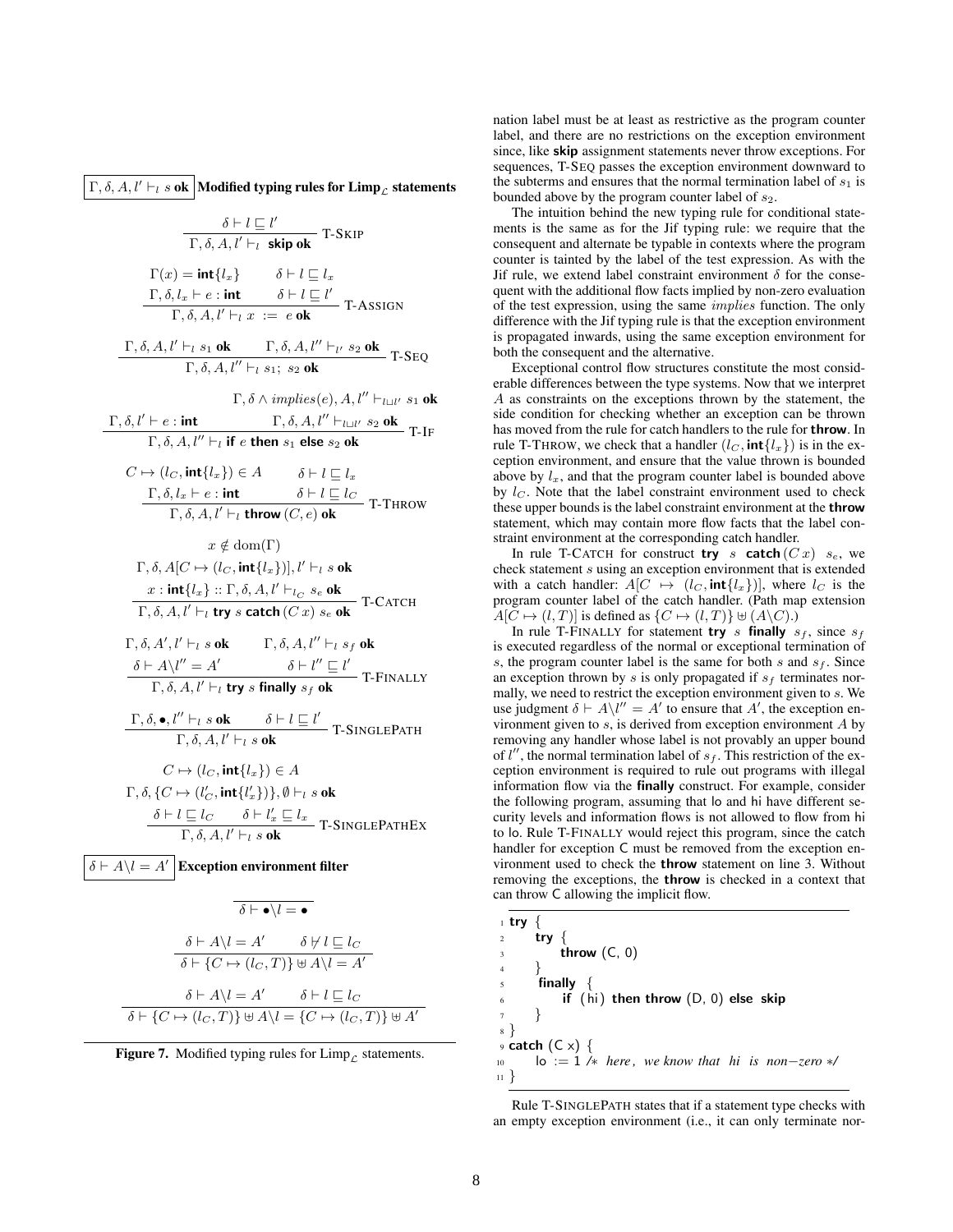mally), then the statement typechecks in any context where the normal termination label is bounded below by the program counter label. Rule T-SINGLEPATHEX is similar, but allows us to specify a distinguished exception from the exception environment. Note that in this case, the normal termination program counter label is free since statement s will never terminate normally.

Since our rules are fundamentally non-structural it could be difficult to determine when to apply these rules without exception propagation information, which the Jif type system collects implicitly in its typing rules. This can be addressed by performing a simple analysis to determine the ways by which a statement can terminate, and using the results of this analysis to guide the guesses for applications of single path rules.

# 5. Type System Properties

The goal of our type system is to ensure that well-typed  $\lim_{\mathcal{L}}$ programs neither get stuck nor leak information. We also show that our type system is strictly more permissive than the Jif type system adapted to our calculus. Here we present only high-level proof sketches; full proofs are given in the companion technical report [\[Malecha and Chong 2010\]](#page-11-23). Before stating our theorems, we define some judgments that relate variable environments and stores and clarify some notations described earlier.

We say that store  $\sigma$  is typed by variable environment  $\Gamma$  (written  $\Gamma \vdash \sigma$ ) if for every variable x the type of value  $\sigma(x)$  is  $\Gamma(x)$ . More formally,

$$
\Gamma \vdash \sigma \triangleq \forall x, \tau, l. x : \tau\{l\} \in \Gamma \Rightarrow \exists v : \tau, \sigma(x) = v
$$

Observational equivalence of two stores,  $\Gamma \vdash \sigma_1 \approx_o \sigma_2$ , which was described in Section [2,](#page-1-0) is defined as follows.

$$
\Gamma \vdash \sigma_1 \approx_o \sigma_2 \triangleq \forall x. \ \tau \{o\} \in \Gamma \Rightarrow \sigma_1(x) = \sigma_2(x)
$$

In Section [2,](#page-1-0) we used the phrase "Γ protects  $x$  at level  $o$ " to mean variable  $x$  is not observable at any security level less restrictive than security level o. More formally, we say Γ *protects* x at level o if  $\Gamma(x) = \tau \{o\}.$ 

#### 5.1 Type Safety

The simplicity of the types in our calculus make proving type safety simple. Based on our small-step semantics, we prove progress and preservation lemmas that show that well-typed terms do not get stuck during evaluation and that evaluation preserves welltypedness.

**Lemma 1** (Progress). *If*  $\Gamma$ ,  $\delta$ ,  $A$ ,  $l' \vdash_l s$  *ok and*  $\Gamma \vdash \sigma$ , *then either s* is a value or  $\Phi \vdash s, \sigma \rightarrow s', \sigma'.$ 

*Proof.* Induction on the typing derivation.

**Lemma 2** (Preservation). *If*  $\Gamma$ ,  $\delta$ ,  $A$ ,  $l' \vdash_l s$  *ok*,  $\Gamma \vdash \sigma$ *, and*  $\Phi \vdash s, \sigma \rightarrow s', \sigma', \text{ then } \Gamma, \delta, A, l' \vdash_l s' \textbf{ ok}.$ 

*Proof.* Induction on the typing derivation. 
$$
\Box
$$

Appropriately adapted forms of these lemmas are also true for the Jif type system since the two type systems have the same rules when labeled types are erased to raw types. Combined these theorems suggest that ignoring the labels in our type system leads to a standard type system for loopless *IMP* with exceptions.

#### <span id="page-8-0"></span>5.2 Non-interference

The focus of this work is proving that well-typed terms are secure, that is, they satisfy non-interference. We prove the following theorem for our type system.

Theorem 3 (Non-interference). *For all statements* s*, contexts* Γ*, and security labels* o*, if*

$$
\Gamma, \mathsf{True}, \bullet, o \vdash_l s \mathit{ok}
$$

*then for all security policies* Φ*, for all stores* σ*, and for all variables* h such that  $\Gamma(h) = \tau \{o'\}$  and  $o' \not\sqsubseteq_{\mathcal{L}} o$ , and for all values  $v_1$ ,  $v_2$ *of type*  $\tau$ *, if* 

 $\Phi \vdash s, \sigma[h \mapsto v_1] \rightarrow^* v'_1, \sigma'_1$ 

*and*

$$
\Phi \vdash s, \sigma[h \mapsto v_2] \rightarrow^* v_2', \sigma_2'
$$

*then*  $\Gamma \vdash \sigma'_1 \approx_o \sigma'_2$  *and*  $v'_1 = v'_2$ *.* 

*Proof.* Using the technique of [Pottier and Simonet](#page-11-15) [\[2003\]](#page-11-15), we define a language  $\text{Limp}_\mathcal{L}^2$  that is capable of modeling two different executions of a program. We then prove by induction that the two input stores will produce two observationally equivalent final stores. □

# <span id="page-8-1"></span>5.3 Precision

To understand the relationship between our type system and the standard Jif type system, we show that our type system accepts strictly more programs than the Jif type system adapted for our calculus.

# **Theorem 4** (Inclusion). *If*  $\Gamma$ ,  $\delta \vdash_l^J s : l'$ , A then  $\Gamma$ ,  $\delta$ , A,  $l' \vdash_l s$  ok.

*Proof.* Induction on the Jif typing relation. The key insight is that we can pick all of the same labels as the Jif type system picked. The label constraint environment that our type system uses to check conditions of the form  $\delta \vdash l_1 \sqsubseteq l_2$  contains at least as much information as the corresponding label constraint environment that the Jif type system uses to check the same condition.  $\Box$ 

**Theorem 5** (Strict Inclusion). *There exists s, Γ, δ, l, l', and A such that*  $\Gamma$ ,  $\delta$ ,  $A$ ,  $l' \vdash_l s$  *ok and not*  $\Gamma$ ,  $\delta \vdash_l^J s : l'$ ,  $A$ .

*Proof.* Adapting the Jif program from the introduction to  $\lim_{\mathcal{L}}$ we have:

<sup>1</sup> try 2 if  $(p \sqsubseteq q)$  then if  $(y > 0)$  then throw  $(C, 0)$  else skip else skip  $5$  catch  $(C \times)$ 6  $z = 1$ 

Let  $\Gamma = \{p : \text{level}\{\perp\}, q : \text{level}\{\perp\}, y : \text{int}\{\text{*p}\}, z : \text{int}\{\text{*q}\}\}.$ When checking the **throw** statement, the flow fact  $p \sqsubseteq q$  is in the label constraint environment. Our type system uses this flow fact to conclude that the throw is legal in the context. The Jif type system, on the other hand, checks whether the exception can be thrown with the empty label constraint environment, and is therefore unable prove that the program is secure.  $\Box$ 

The witness used in the proof of Theorem 5 is by no means the only witness, but is a rather simple one. In general, our reformulation of the Jif type system is more precise in checking programs that throw exceptions under conditions that test the label lattice in try blocks.

 $\Box$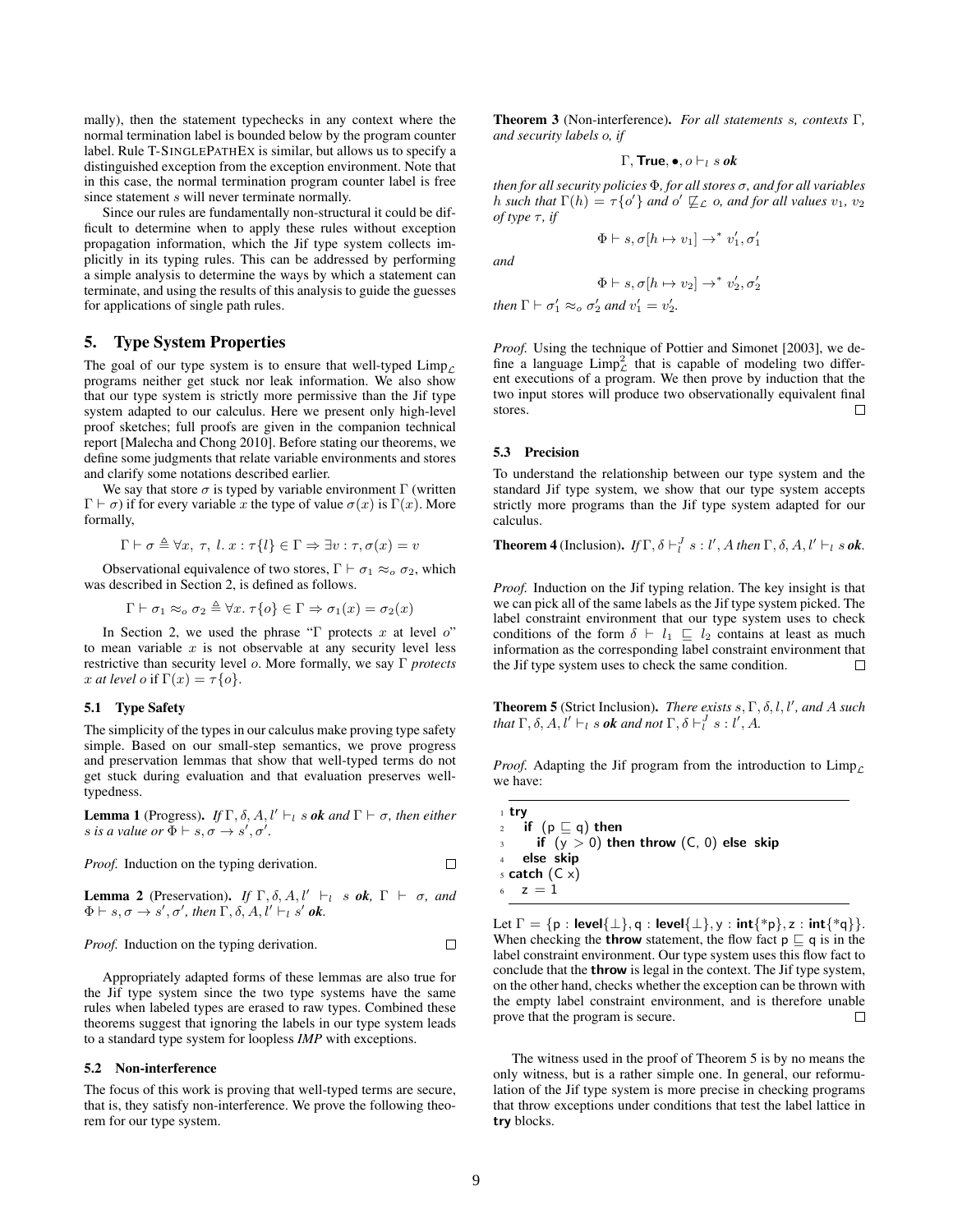# <span id="page-9-0"></span>6. Exceptions with Subtyping

The calculus presented here is very simple, in order to present the key innovation of our type system. However, the full Jif programming language contains many additional language features. In this section, we bring our calculus slightly closer to the full expressiveness of the Jif language by extending our calculus with exceptions with subtyping and show how to adapt our type system. We will assume that it is not always possible to determine the exact type of an exception in a purely syntax-directed manner. We will, however, omit programmatic constructs that would hide the concrete class (for example, variables with exception type).

The syntax of this extended calculus, which we call  $\text{Limp}_{\mathcal{L}}^{\leq}$ ; is the same as the syntax for  $\lim_{\mathcal{L}}$ . The subtyping over exceptions is expressed in the semantics by parameterizing statement evaluation by the subtyping relation, denoted ≤:. The only requirements on this relation is that it must form a partial order. Figure [8](#page-10-3) gives the new  $\text{Limp}_{\mathcal{L}}^{\leq}$ : semantics for the **try** ... **catch** construct, which are the only notable differences to the semantics for  $\lim_{\mathcal{L}}$ . An exception is caught if the type of the exception is a subtype of the exception declared in the **catch** block (rule  $E^{\leq}$ : -CATCHCATCH). If the body of the **try** throws an exception  $C$  that is not a subtype of  $D$ , then the exception is propagated.

We can support exception subtyping by converting our flat exception environments into a stack of exception handlers. Exception environments are now described by the following type:

$$
\begin{array}{rcl}\text{Exception environment} & A & ::= & C \mapsto (l,T) :: A \\ & & | \mathcal{F} \mapsto (l,-) :: A | \; \bullet \end{array}
$$

As before, T is the labeled type that binds the value carried by the exception and  $l$  is the program counter label of the catch handler. We denote **finally** handlers by the distinguished name  $\mathcal{F}$ , which does not carry a value since finally blocks do not bind the exception value.

Figure [9](#page-9-2) presents the necessary changes to the type system to support exception subtyping. The changes are similar to mechanisms in the Jif type system to handle subtyping for exceptions. The primary difference is the additional exception propagation relation which walks the exception environment and checks that information flow is permitted at all handlers that might catch a particular exception. This relation has the following form:

$$
\delta, C m \vdash_l A
$$

which states that an exception with name  $C$  and value protected by label  $m$  can be thrown from a statement with program counter label  $l$  under the exception environment  $A$  and the label constraint environment  $\delta$ .

Propagation stops when an exception reaches a handler that must catch it (P-MUSTCATCH). This requires that the propagating exception is a subtype of the handled exception. In this case, the label of the program counter at the throw site must be able to flow to the exception handler's program counter label. If the exception type of the handler is a subtype of the thrown exception type, then it may catch the exception so we must check against this handler as well as the rest of the chain (P-MAYCATCH). This rule uses  $\lt$ : to mean a strict subclass of, i.e.  $C \leq D$  if  $C \leq D$  and  $C \nleq D$ .

If the exception type and the handler type are not related then we know that the exception won't be caught by this handler and it can be skipped (P-PASS). The P-FINALLY block raises the program counter label of the exception and checks the rest of the chain with the augmented exception. This corresponds to the case when the finally block terminates normally and the exception is re-thrown. Raising the program counter label accomplishes the same thing as not permitting the lower exceptions from being thrown since the  $l \sqsubseteq l'$  requirement in P-MUSTCATCH and P-MAYCATCH will no longer hold. In the special case where a finally block can not

# $\Gamma$ ,  $\delta$ ,  $A$ ,  $l' \vdash_l s$  ok Exception subtyping type rules

$$
x \notin \text{dom}(\Gamma)
$$
\n
$$
\Gamma, \delta, C \mapsto (l_C, \text{int}\{l_e\}) :: A, l' \vdash_l s \text{ ok}
$$
\n
$$
\frac{x \mapsto \text{int}\{l_e\} :: \Gamma, \delta, A, l' \vdash_l c \ s_e \text{ ok}}{\Gamma, \delta, A, l' \vdash_l \text{try } s \text{ catch } (C x) \ s_e \text{ ok}}
$$
\n
$$
\Gamma, \delta, A, l'' \vdash_l s_f \text{ ok}
$$
\n
$$
\delta \vdash l'' \sqsubseteq l'
$$
\n
$$
\delta \vdash A \setminus l'' = A'
$$
\n
$$
\frac{\Gamma, \delta, \mathcal{F} \mapsto (l'', \text{)} :: A', l' \vdash_l s \text{ ok}}{\Gamma, \delta, A, l' \vdash_l \text{try } s \text{ finally } s_f \text{ ok}}
$$
\n
$$
\frac{\Gamma, \delta \vdash e : \text{int}\{l''\}}{\Gamma, \delta, A, l' \vdash_l \text{ throw } (C, e) \text{ ok}}
$$
\nT-THROW

δ,  $C m \vdash_l A$  Exception Propagation Relation

$$
\delta \vdash l \sqsubseteq l'
$$
\n
$$
\frac{D \leq: C \quad \delta \vdash m \sqcup l \sqsubseteq m'}{\delta, C m \vdash_l D \mapsto (l', \tau\{m'\}): A} \text{ P-MUSTCATEH}
$$
\n
$$
\delta \vdash l \sqsubseteq l'
$$
\n
$$
C <: D \quad \delta \vdash m \sqcup l \sqsubseteq m' \quad \delta, C m \vdash_l A \text{ P-MAYCATEH}
$$
\n
$$
\delta, C m \vdash_l D \mapsto (l', \tau\{m'\}): A \quad \text{P-RASS}
$$
\n
$$
\frac{C \not\leq: D \quad D \not\leq: C \quad \delta, C m \vdash_l A}{\delta, C m \vdash_l D \mapsto (l', m'):: A} \text{ P-PASS}
$$
\n
$$
\frac{\delta, C m \vdash_{l \sqcup l'} A \quad l' \neq \emptyset}{\delta, C m \vdash_l \mathcal{F} \mapsto (l', \neg) :: A} \text{ P-FINALLYEND}
$$

<span id="page-9-2"></span>

terminate normally (P-FINALLYEND), we can ignore the rest of the chain since it will be checked when checking the finally block itself.

Using the exception propagation relation, modifications to the exception handling rules are mostly syntactic. T-CATCH is just adapted to use the new path map. T-FINALLY adds a finally marker to the top of the exception environment for checking s, with the label equal to the normal termination label of  $s_f$ . Finally, the flows test in T-THROW changes to the exception propagation relation with the appropriate parameters.

We are currently working on proving that this extended type system enforces non-interference.

# <span id="page-9-1"></span>7. Discussion

We have proven that our type system enforces non-interference and that it permits strictly more programs than the existing Jif type system (adapted for our calculus). It is important to note that this improvement in expressivity is not of purely theoretical interest. Our type system would help developers write provably secure code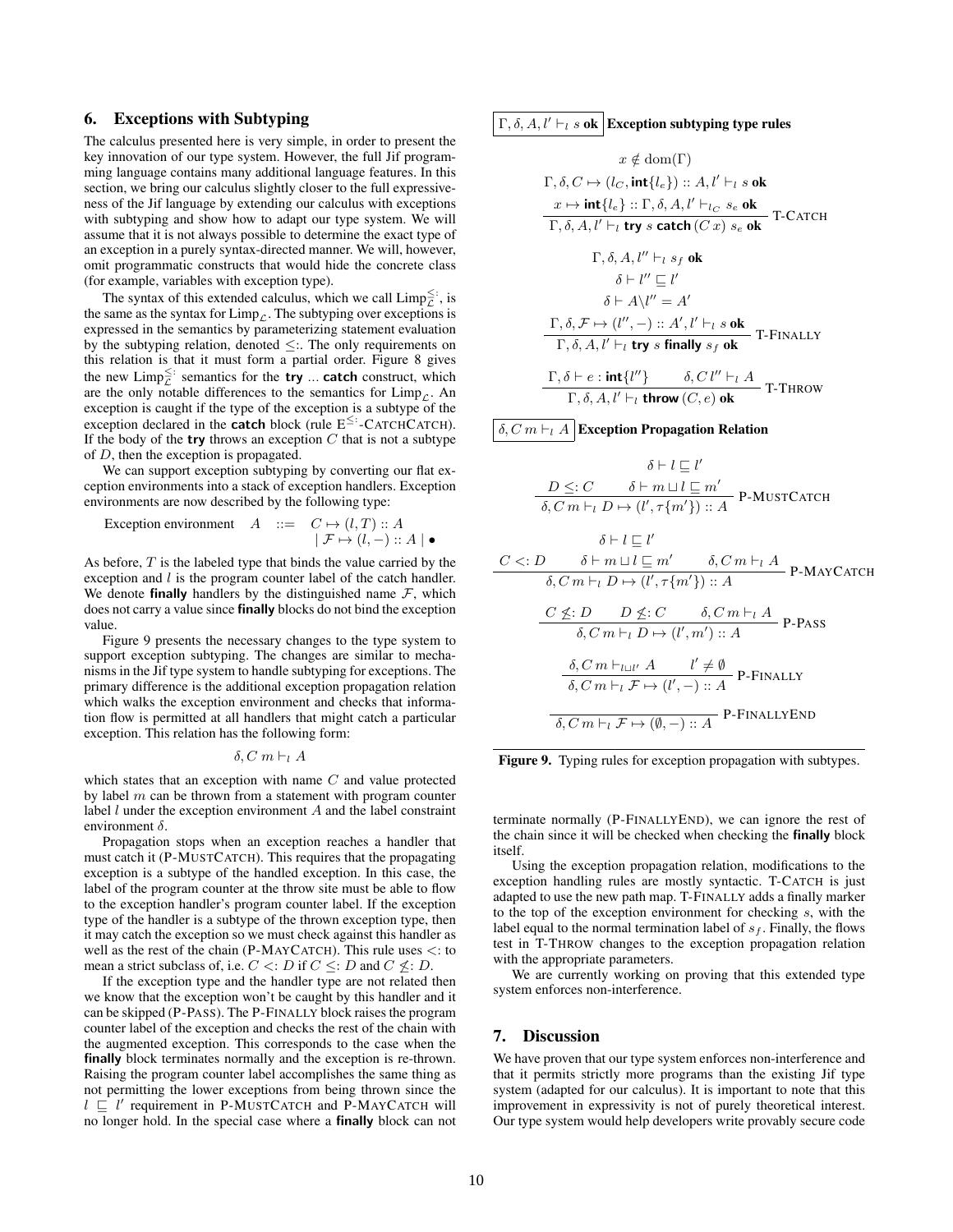$\leq$ :,  $\Phi \vdash s, \sigma \rightarrow s, \sigma \mid$  Limp $\frac{\leq}{\mathcal{L}}$ : Semantics

$$
\leq \, , \Phi \vdash s, \sigma \rightarrow s', \sigma'
$$
\n
$$
\leq \, , \Phi \vdash \text{try } s \text{ catch } (C \, x) \, s_c, \sigma \rightarrow \text{try } s' \text{ catch } (C \, x) \, s_c, \sigma' \quad \text{E}^{\leq} : \text{CATCHSTEP}
$$
\n
$$
\leq \, , \Phi \vdash \text{try throw } (C, v) \text{ catch } (D \, x) \, s_c, \sigma \rightarrow s_c, \sigma \uplus \{x \mapsto v\} \quad \text{E}^{\leq} : \text{CATCHCATCH}
$$
\n
$$
\leq \, , \Phi \vdash \text{try throw } (C, v) \text{ catch } (D \, x) \, s_c, \sigma \rightarrow \text{throw } (C, v), \sigma' \quad \text{E}^{\leq} : \text{CATCHPass}
$$
\n
$$
\leq \, , \Phi \vdash \text{try skip catch } (D \, x) \, s_c, \sigma \rightarrow \text{skip}, \sigma' \quad \text{E}^{\leq} : \text{CATCHSKIP}
$$

<span id="page-10-3"></span>**Figure 8.** Small-step operational semantics for  $\text{Limp}_{\mathcal{L}}^{\leq}$ .

without resorting to awkward coding idioms to convince the type system that the desired security property holds.

We note that the additional expressivity of our system is derived from the standard formalism that type systems are relations rather than computations. This re-formulation may have implications for the implementation which we have not yet had the chance to explore, especially in its interaction with the mechanism for inferring security labels in Jif. Label inference is essential to adapting existing Java code and even writing new Jif programs due to the verbosity of explicitly labeling variables.

The similarity of our type system with respect to almost all constructs except for exceptions is interesting. Specifically, note that the problem of maintaining all of the static information known by the system is only complicated by the non-local control associated with exceptions. If we remove exceptions, then the two type systems are equally expressive. This insight justifies our choice of a very minimal calculus which lacks even basic constructs such as loops and functions. Since the semantics of these constructs do not exhibit the kind of non-local control that exceptions introduce, we expect it to be relatively straightforward to adapt the existing Jif rules for our new type system.

While our formalization ignores the complexities introduced from potential non-termination [\[Sabelfeld and Myers 2003\]](#page-11-20), it is not difficult to see how the rules could be extended to yield a termination sensitive or insensitive information flow analysis with the inclusion of loops. Neither timing channels nor concurrency are dealt with in our system, nor are they addressed by the Jif system, though existing work suggests several ways to deal with these problems [\[Smith and Volpano 1998\]](#page-11-24).

#### <span id="page-10-1"></span>7.1 Related Work

In addition to the background work on information flow type systems and the Jif language, our contributions draw on work from a variety of sources. Non-interference in the presence of first-class labels is studied by both [Zheng and Myers](#page-11-25) [\[2004\]](#page-11-25) and [Grabowski](#page-11-26) [and Beringer](#page-11-26) [\[2009\]](#page-11-26). They consider languages that permit dynamic checks on security labels, and show non-interference results. [Grabowski and Beringer](#page-11-26) [\[2009\]](#page-11-26) consider the possibility that the run-time security policy may be chosen after the program has been analyzed. This mechanism is closely related to the more general feature of dependent types. Seen in this way, run-time label tests can be viewed as a form of run-time-type analysis which is a basic component of the more general reflective programming techniques.

This insight is not new, [Tse and Zdancewic](#page-11-12) [\[2007\]](#page-11-12) define the  $\lambda_{RP}$  calculus which is modeled on the lambda calculus and supports run-time reflection on the actsFor relation, which is another part of the run-time security policy. They note that, while seemingly

intertwined, reflection on actsFor and reflection on label tests are mostly orthogonal; this justifies our focus on security levels, and not on security principals. Supporting such an extension in our type system requires supporting, and reasoning about, actsFor facts in the constraint environment  $\delta$  and adding principals that, like labels, need to be immutable.

[Nanevski](#page-11-27) [\[2004\]](#page-11-27) argues for a co-monadic formulation of exceptions rather than the, probably more well known, monadic formulation. This distinction parallels the shift from propagating exceptions outward (the monadic style) to propagating the capability to raise an exception (the co-monadic style).

## <span id="page-10-2"></span>8. Conclusions

We have described a new type system for an imperative calculus with named exceptions that enforces non-interference and is strictly more permissive than the existing Jif type system when restricted to our fragment. Our key insight is to relax the computational flavor the existing type system in favor of a constraint-based system that checks side conditions at the point of most knowledge. We proved our modified type system enforces non-interference. In addition, we discussed how our type system can be extended to handle a hierarchy of exceptions and the addition of a single path rule for safely lowering labels when statements can be proven to terminate in a single way.

#### Future Work

Our work suggests two interesting avenues for future work. The first is to determine the empirical cost of our constraint-based type system compared to the Jif type system. If our type system is proven feasible for our calculus it would be useful to extend out type system to handle the full Jif language. This would require extending the type system to handle looping constructs, including break and continue, functions, objects, and declassification as well as converting our simplified label model to the decentralized label model.

Once the type system addresses the full Jif language, it will be interesting to see the effect that it has on programming in Jif. We have shown that our type system permits more programs but we do not yet understand how our type system interacts with label inference or how it compares to the current type system in terms of being efficiently checkable.

#### References

<span id="page-10-0"></span>Aslan Askarov and Andrei Sabelfeld. Tight enforcement of informationrelease policies for dynamic languages. In *CSF '09: Proceedings of the 2009 22nd IEEE Computer Security Foundations Symposium*, pages